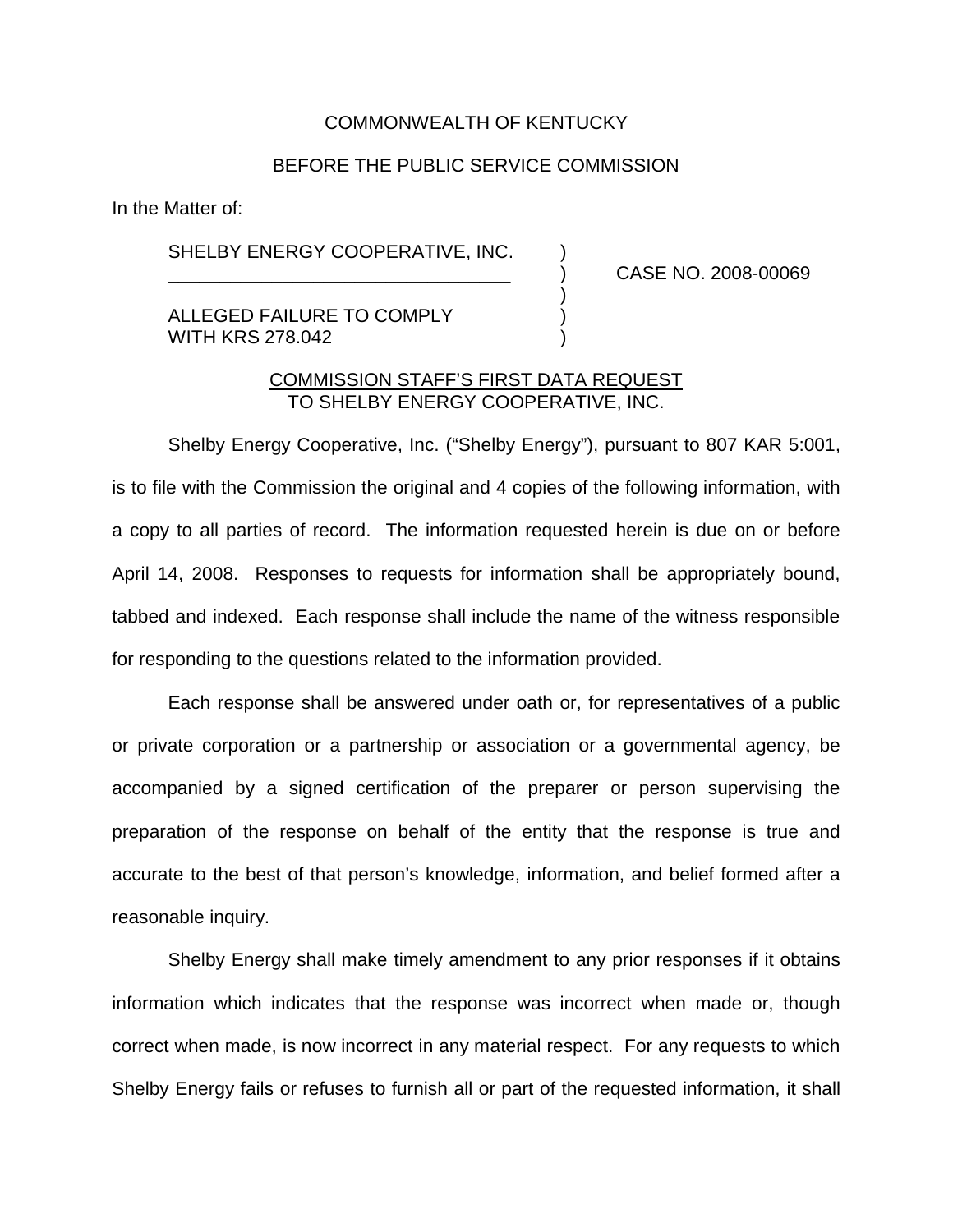provide a written explanation of the specific grounds for its failure to completely and precisely respond.

Careful attention should be given to copied material to ensure that it is legible. When the requested information has been previously provided in this proceeding in the requested format, reference may be made to the specific location of that information in responding to this request. When applicable, the requested information shall be separately provided for total company operations and jurisdictional operations.

1. Provide copies of all documents, recordings, transcripts of recordings, information, or other records relating to all calls to Shelby Energy's office or to Shelby Energy personnel on November 12, 2007, regarding the injury and death of Cosby Carroll ("the Cosby Carroll accident"), a utility worker for Shelby Energy's contractor, Dobson Power Line Construction Company ("Dobson Construction").

2. Provide the name and address and telephone number of all persons who called Shelby Energy's office or any Shelby Energy personnel regarding the Cosby Carroll accident on November 12, 2007.

3. For each person who called Shelby Energy's office or any Shelby Energy personnel regarding the Cosby Carroll accident on November 12, 2007, provide the exact time of day of each telephone call, the duration of each call and the name of the Shelby Energy personnel who received each call.

4. Explain in detail why the investigation report filed by David Martin of Shelby Energy regarding the Cosby Carroll accident did not include any information about the person or persons identified in your response to data request No. 2 above.

-2- Case No. 2008-00069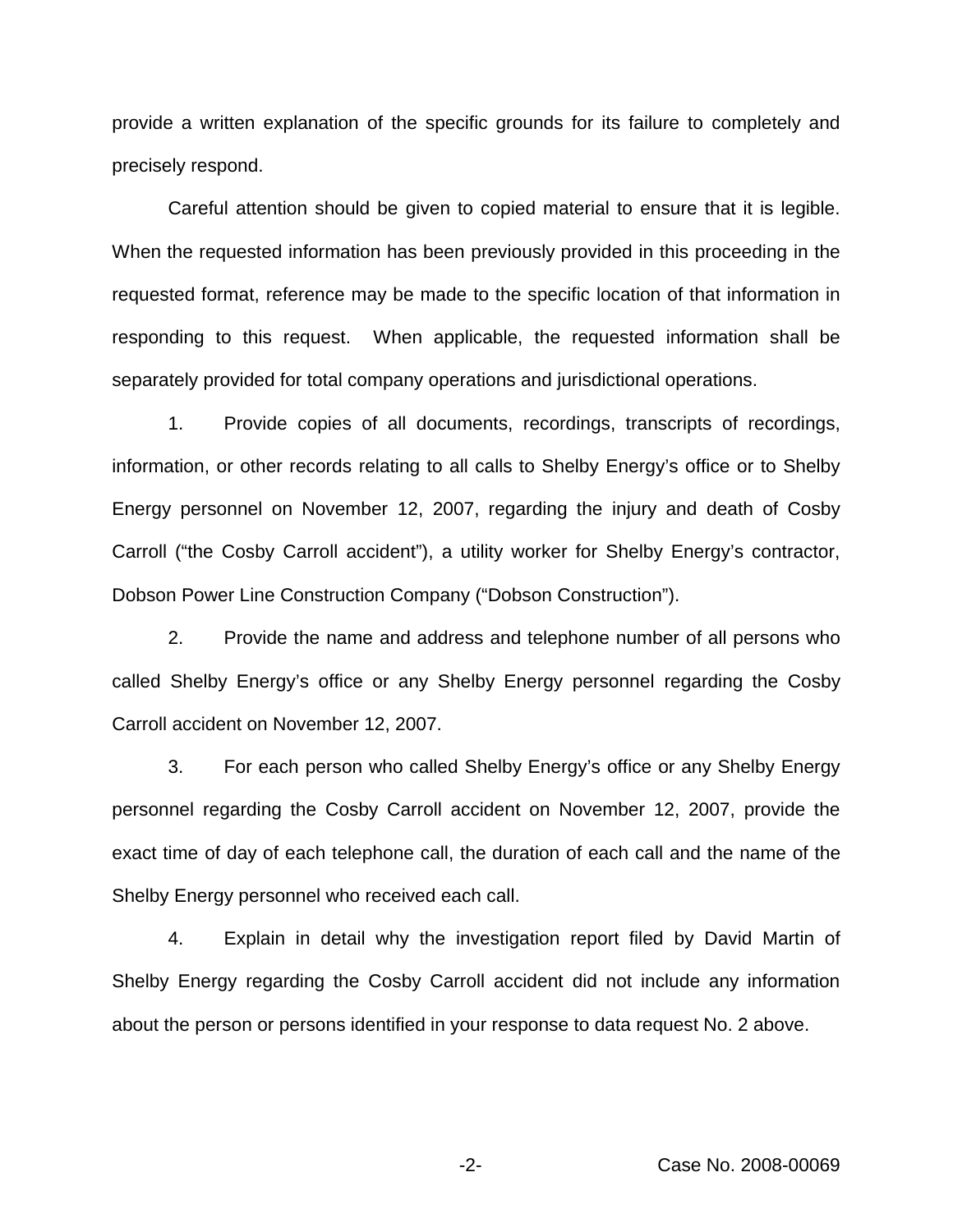5. Supplement your November 19, 2007 investigation report with any information received by Shelby Energy subsequent to the date it was filed, including, but not limited to, information regarding the person or persons who called the Shelby Energy office on November 12, 2007 regarding the Cosby Carroll accident.

6. It is unclear from Shelby Energy's investigation report who removed the safety harness from Cosby Carroll after he fell on November 12, 2007. Provide a statement verifying the name of the person or persons who removed the safety harness from Cosby Carroll , the time when the harness was removed, and the name of all persons at the accident scene who observed the harness being removed from Mr. Carroll.

7. Provide the current address and telephone number of Ron Simmons.

8. Provide copies of all notes and transcripts from Shelby Energy's interview of Ron Simmons on November 21, 2007.

9. Provide a copy of the Rural Utilities Service ("RUS") contract between Shelby Energy and Dobson Construction prior to November 21, 2006.

10. Provide a copy of the RUS contract between Shelby Energy and Dobson Construction dated November 21, 2006.

11. Provide a copy of all inspection reports and written audits of each Shelby Energy construction crew from November 7, 2006 to the present, as described on page 3 of Shelby Energy's March 26, 2008 Response to the Commission's March 7, 2008 Show Cause Order ("Shelby Energy's Response").

12. Explain in detail the qualifications of James D. Dobson to conduct safety training as indicated on Attachment 3-2 to Shelby Energy's Response.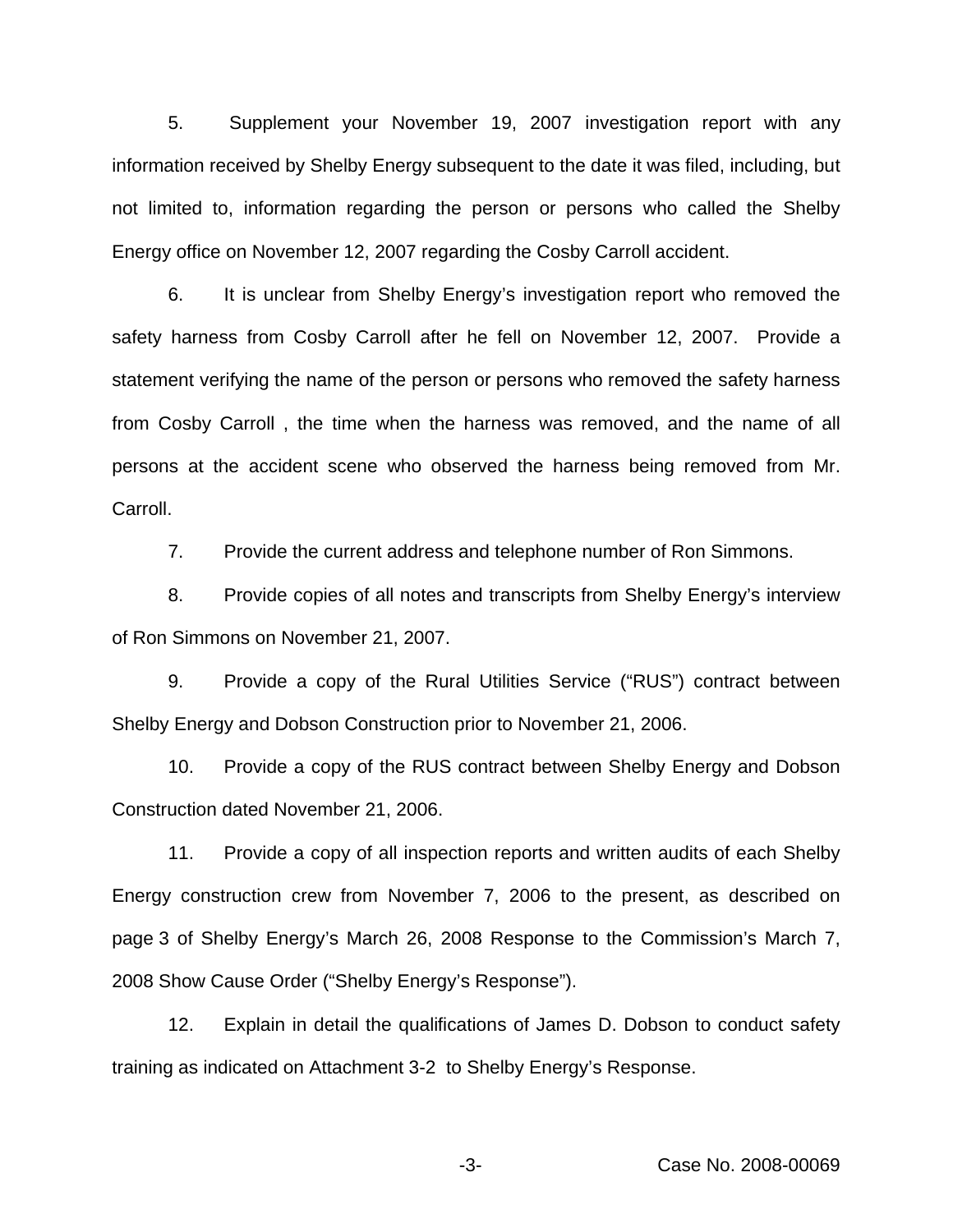13. Provide a copy of all certificates or other credentials demonstrating that James D. Dobson is properly trained and qualified to conduct safety training, as indicated on Attachment 3-2 to Shelby Energy's Response.

14. Explain in detail how and when Ron Simmons contacted Shelby Energy to report a safety violation on November 12, 2007 concerning the allegation that a Dobson Construction crew member was riding in the bucket of a Dobson Construction truck, with the boom partially extended while the truck was being moved from one place to another, as described on page 4 of Shelby Energy's Response.

a. Include the date and time of day Mr. Simmons contacted Shelby Energy and the names of the Shelby Energy employees with whom Mr. Simmons spoke regarding the alleged violations.

b. If the Shelby Energy employee(s) with whom Mr. Simmons spoke regarding the alleged violations had immediately gone to the Dobson Construction work site to investigate Mr. Simmons' claims, is it possible that they could have arrived at the work site prior to the time that the Cosby Carroll accident occurred?

15. Clarify whether Dobson Construction employee Gene Thomas Bohannon's November 14, 2007 statement, "[m]y first day on the job," means that November 12, 2007 was his first day as a utility construction worker, his first day as a member of Dobson Construction's crew, or his first day working at that particular job site.

16. Provide copies of all safety training records for Dobson Construction employee Gene Thomas Bohannon.

-4- Case No. 2008-00069